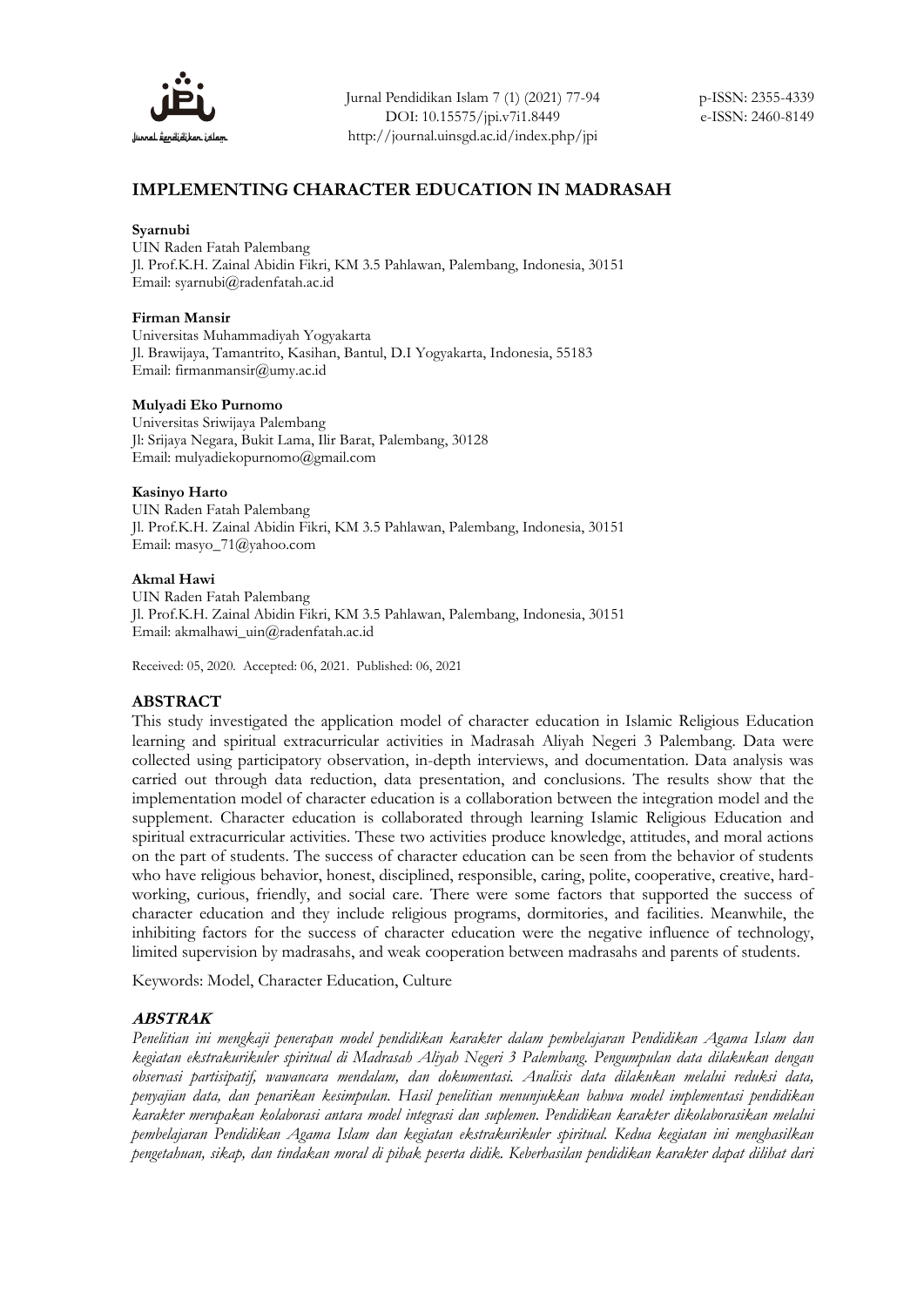*perilaku peserta didik yang memiliki perilaku religius, jujur, disiplin, tanggung jawab, peduli, santun, kooperatif, kreatif, pekerja keras, rasa ingin tahu, ramah, dan peduli sosial. Ada beberapa faktor yang mendukung keberhasilan pendidikan karakter antara lain program keagamaan, asrama, dan fasilitas. Sementara itu, faktor penghambat keberhasilan pendidikan karakter adalah pengaruh negatif teknologi, keterbatasan pengawasan madrasah, dan lemahnya kerja sama antara madrasah dengan orang tua peserta didik.*

*Kata Kunci: Budaya, Model, Pendidikan Karakter*

### **INTRODUCTION**

Character education can be basically defined broadly as the act of giving and inculcation of positive values to students in the context of strengthening self-identity. It is an educational discourse that is able to provide answer to the needs of the education system. It serves as an attempt to instill intelligence in thinking, appreciation in the form of attitudes and habitual practice in the form of actions that are adjusted to moral values in society (Riadi, 2016).Character education is a cultural tool for the society to transmit its value system to the next generation. In addition to the society, family and school are the dominant institutions that are responsible in instilling this value system to the next generation (Dora Ho, 2008). In a nutshell, character education can be considered as a national movement creating schools that foster ethical, responsible and caring young people by modelling and teaching good character through universal example.

Our education system faces many challenges in its implementation. One of the challenges is that many students committed negative behaviors both in school and in their society. This shows that that there is impairment of character in adolescent including students (Karim, 2016). To make the matter worse, some students no longer feel regret or desire to improve themselves in terms of their behaviors. They assume that this mistake is a natural thing so that this leads them to avoid responsibility to carry out good behavior in their society (Göthberg, 2019). It is not an easy task to instil good character and behaviors for students. Good character is not formed automatically but it is developed overtime through a sustained process of teaching, example provision and ample practice (Pala, 2011).

In education field in Indonesia, there are still cases of fraud both committed by students and carried out in a structured manner by school residents especially principals and teachers who teach (Azmi and Kusaeri, 2017). This dishonest behavior has been proven when there was experiment to provide canteen where it was not kept to test buyers' honesty. The items were lost due to the dishonest from buying students (Ferdiawan & Putra, 2013). Other examples of dishonest behaviors from students have tarnished education and school reputation in Indonesia. Therefore, that the issue of character education remains important and needs to be responded quickly by educational institutions. An optimal effort to implement character education may contribute to the development of students' character (Grosseck, G., 2011). In order to implement character education, all parties should manage their effort to carry out this mission. They include school principals, teachers, administrative staff, janitors, canteen guards and especially the parents at home. They should collaborate to handle the responsibility to deliver character education for the young generation (Dunlap & Dunlap, 2017),

Madrasah as an Islamic educational institutions (Mansir, F., & Purnomo, 2020), aims to connect the good values of the old system to something new from the science of technology and economics that are beneficial to the life of mankind. They feature the contents in terms of curriculum. Their curriculum generally have one thing in common with the education in the pesantren (Islamic Boarding School) and they usually complement it with general knowledge (Nashir, 2013). One of the madrasah institutions in Palembang is MAN (Madrasah Aliyah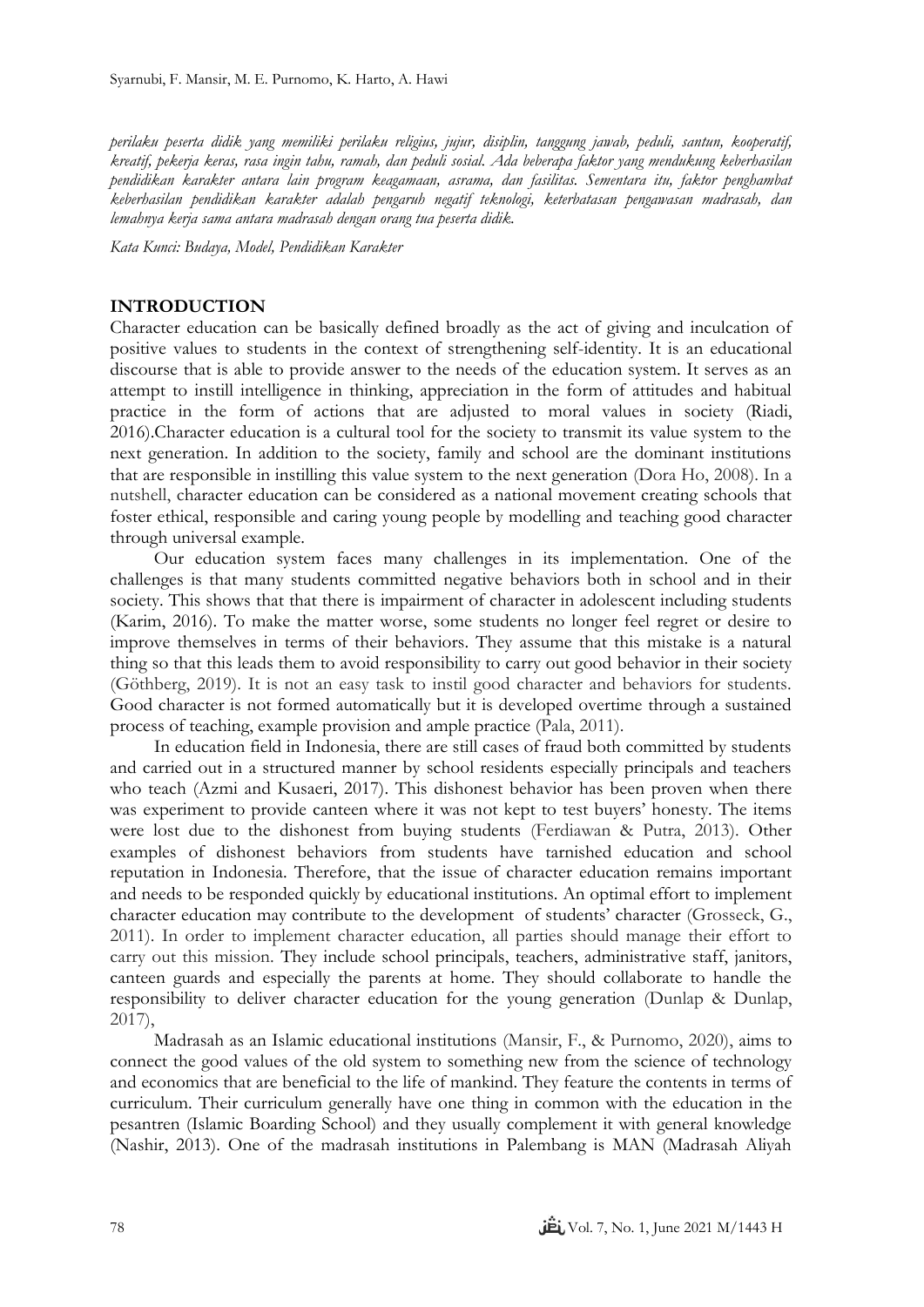Negeri/State Islamic Senior High School) 3 Palembang. It is categorized as an educational institution with the distinctive characteristics of Islam. The school doesn't allow its students to commit such negative behavior. However, there are some students who were still carrying out negative behavior. The madrasah is expected to play important role in managing students' moral by giving them an understanding of the negative impact of the bad behavior. Studies reported that bad behaviors are influenced by the mass media which almost dominates the daily lives of student (Zlatković, B., & Mišića, 2012).

MAN 3 Palembang realizes the importance of character building for its students. The madrasah has dormitory as the place to build the character of students. Using the system of boarding school, the madrasah designs character education as the core mission to accomplish. The madrasah and pesantren have the responsibility to build students' character to achieve the expected educational goals (Thahir, 2016). Madrasah and pesantren offer many advantages if they apply boarding school system in education since students not only learn constructively, but also affective and psychomotor aspects (Sholikhun, 2018). In boarding school, activities are basically inseparable from the development of students' cognitive, psychomotor and affective aspects. It has also several strengths, weaknesses, opportunities as well as challenges in this learning system. This education system is designed to develop students' cognitive, affective and psychomotor aspects (Atmaja, 2019).

There is a little information from scholarly research investigating a new character education model applied in the madrasah with boarding school system. This study tries to fill the gap. It sought to explore the new model of character education that can shape students' attitudes, and strengthen the potential of students to be able to avoid immoral acts. It is hoped that character education is not only a theory, but it requires real action with application in various Islamic educational institutions, especially in madrasah. In international context, character education has a problem since it has not been fully actualized into the individual self of each student. Meanwhile, in the Indonesian context, education system that contain character values has not been fully applied as habits and programs in educational institutions particularly in the madrasah.

## **METHOD**

This study applied a case study. A case study is an intensive investigation about an individual but it can also be used to investigate small social units such as families, schools, groups of youth (Crowe et al., 2011). This research is included in the category of field research based on the data sources. When it comes to data presentation technique, this study used a descriptive pattern. Data were collected using three techniques: in depth interview, participant observation, and documentation (Bogdan, 1992). Data were analyzed using the framework developed by Miles & Hubermen (2002). They consist of data reduction, data presentation and conclusion drawing. At the data reduction stage, it focused on the character education process and the achievements obtained from character education. After the data was reduced, then they were presented in the form of a brief description, chart, relationship between categories and flowcharts. After presenting the data, the researcher drew conclusions (Huberman & Miles, 2002).

## **RESULTS AND DISCUSSION**

This research aimed to analyze the model of character education implementation in the madrasah in terms of its planning, implementation and evaluation. The data were collected from interviews from various elements, both teachers, coaches and those involved in this study. Interviews were conducted to gain data providing explanations and ideas for character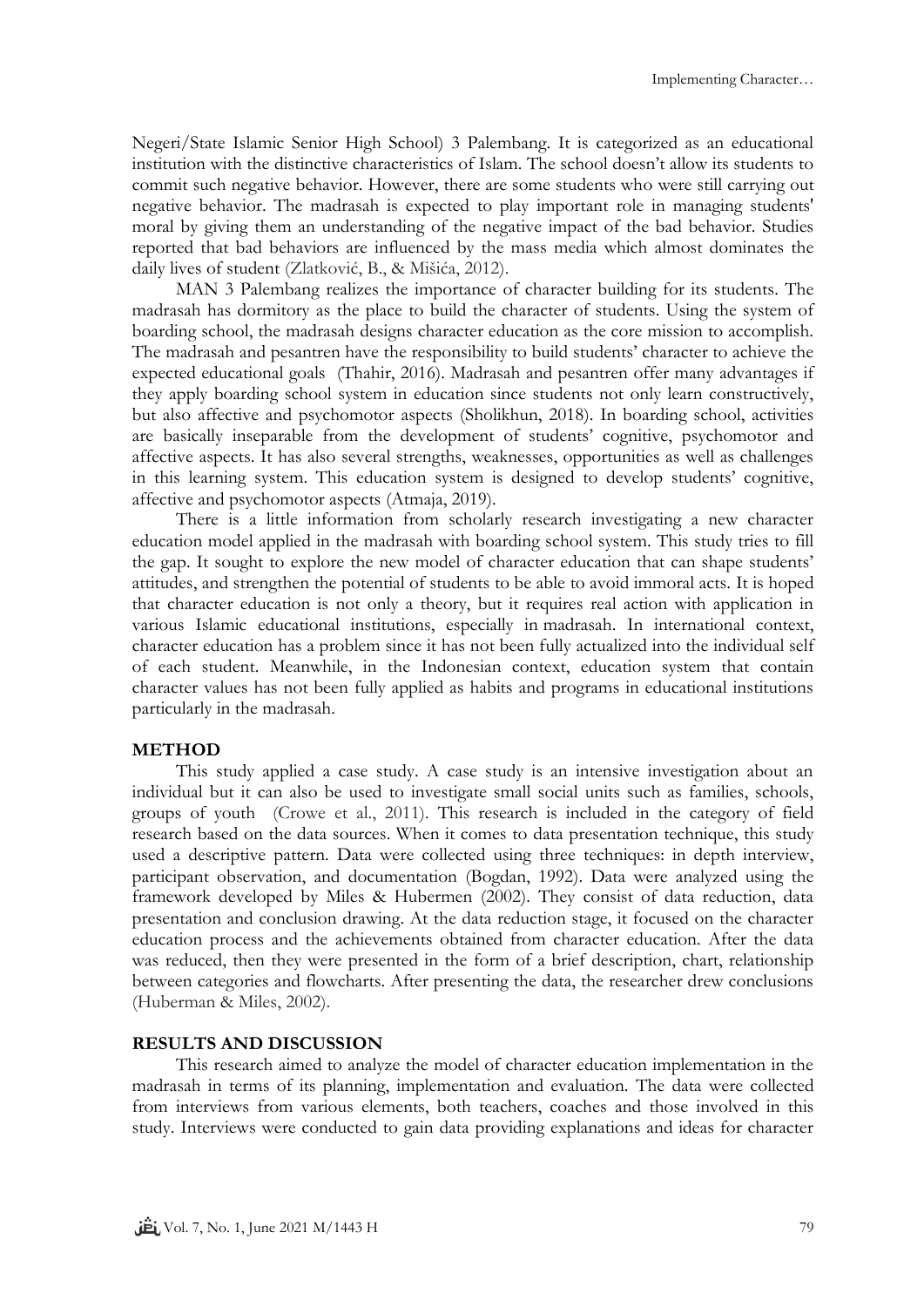education models in the madrasah. In general, there are three findings to describe: the planning, the implementation and evaluation of character education in the madrasah.

### **The Planning of Character Education**

MAN 3 Palembang's Vision, Mission and Purpose

The madrasah has a clear vision and mission and objectives to deliver character education in its educational service. This can be seen from the vision of "noble character", the mission of "behaving according to Islam way of life" and the goal of "creating a noble academic community". This means that the madrasah's vision, mission, and goals contain values that are the basis for character education. The values that underlie the vision, mission and goals of the madrasah are the values of life that live in the midst of the community where the education unit operates. Thus, it can be concluded that character education planning is reflected in the madrasah's vision, mission and goals. In line with the madrasah' vision, mission and objectives mentioned above, the Head of the Madrasah explained that character education has been planned.

"*Yes, the vision and mission of MAN 3 contains character education values. It is clear that morals are the same as characters. Madrasah is a place for building morals or character. In addition, MAN 3 also has a dormitory and all X grade students to be required to live in the dormitory for 1 year. We hope that we are able to create students who have noble character and have good religious understanding and they can also socialize in the shade of an Islamic environment. This is that we have a commitment to educating and fostering the morals or character of students* (Amrizal, Personal Communication, October 15,  $2017$ ".

Morals or characters are the main mission of the Madrasah to implement in its educational service. In line with this, Tugino expressed in an interview:

"*This has been clearly illustrated from the vision of the Madrasah which reads "Morals of Honor, Excellence and Achievement". Meanwhile, the mission of the madrasah is among others: (1) Improving Islamic human resource behavior. (2) Creating an Islamic school environment, which in the end aims to create a noble morality academic community* (Tugino, Personal Communication, October 17, 2021).

The Deputy of Curriculum of the madrasah, stated:

*"In formulating the vision, mission and objectives of the Madrasah Aliyah Negeri 3 Palembang, all parties were involved, such as school committees, teachers, employees, and even representatives of guardians of students who we also invite. The issue of character or morals is the main topic in the formulation of the vision of the madrasah, so that the vision of the madrasah is formulated, namely "Moral, Excellent and Achieving. Therefore, this vision must be understood by all madrasah citizens, especially teachers who are at the forefront of success in shaping the character of students. So, in teaching and learning activities, the teacher must be able to design character learning and I continue to monitor it, starting from the lesson plan to learning activities in class. In addition, our madrasah principals always socialize the vision of the madrasah in various activities such as leading ceremonies on Mondays and other activities"* (Eristi, Personal Communication, October 20, 2021).

The Deputy for Student Affairs at Madrasah Aliyah Negeri Palembang also confirmed the statement from the Deputy for Curriculum. He revealed:

*"In Madrasah Aliyah Negeri 3 Palembang, we have a religious program that refers to the vision, mission and goals of the madrasah, such as religious activities such as dhuha prayer, religious lectures, reading the Quran every morning before starting study hours, visiting fellow students who are sick, visiting to orphanages and celebrating Ramadan in Islamic boarding schools,* (Amrizal, Personal Communication, October 15, 2017)."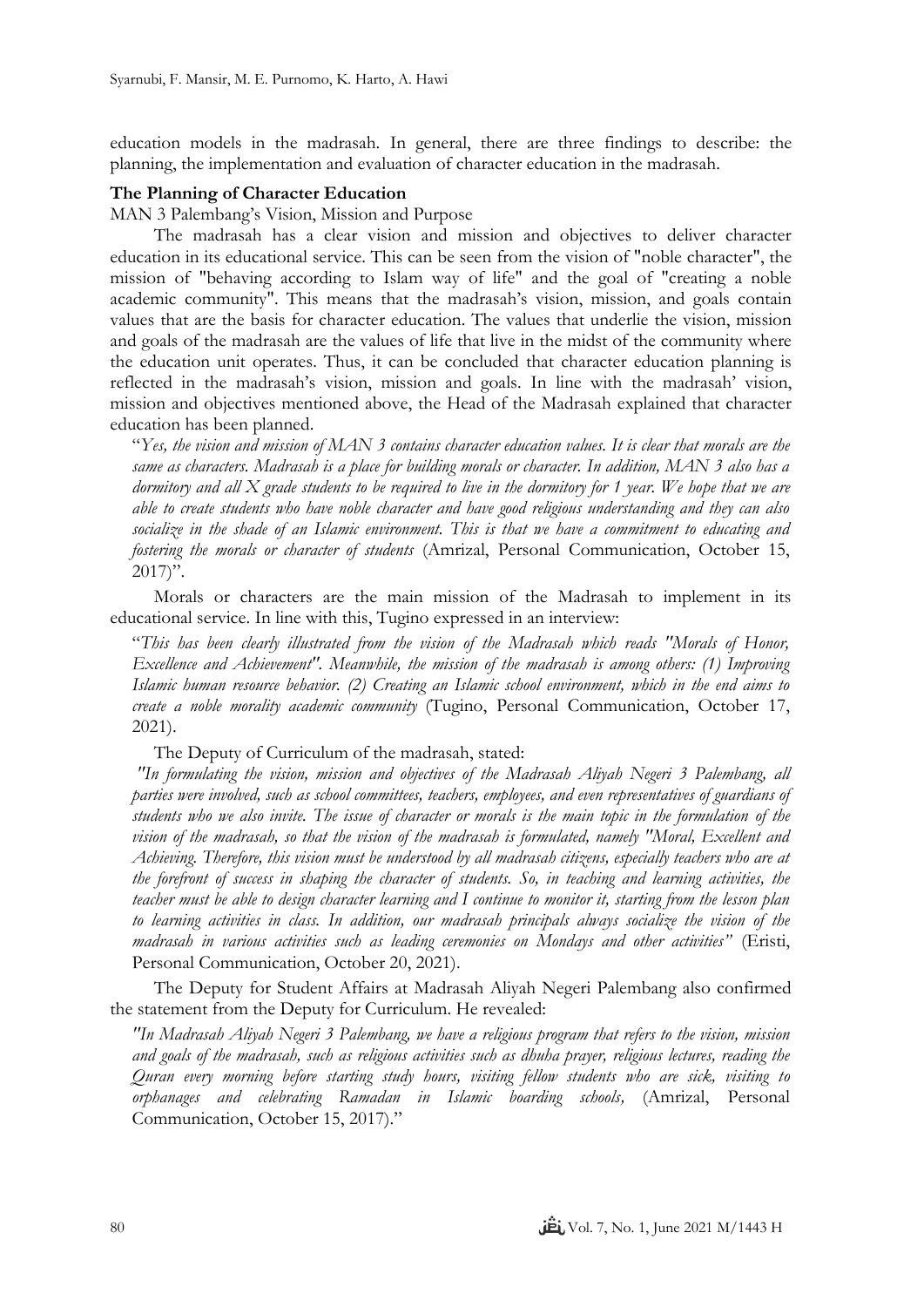Based on the information of the Head of the Madrasah, Deputy Curriculum and Student Assistant at Madrasah, it shows that the vision, mission and objectives of the madrasah are noble morals (positive character). Therefore, the vision, mission and objectives must be implemented in all activities including teaching and learning activities. To realize and achieve the vision, mission and objectives of the madrasah, the teachers' (educator) understanding of the vision, mission, and goals is very important. Character education at the Madrasah is carried out well in teaching and learning activities, especially the Islamic religious education subject group and religious extracurricular activities. Madrasah vision is implemented in these activities. The teacher of SKI (Sejarah Kebudayaan Islam/Islamic Civilization and History), stated:

*"I've been teaching here for seven years, Alhamdulillah, we really know (understand the vision, mission and goals of MAN 3 Palembang). Because the vision, mission and objectives are always conveyed (socialized) by the head of the madrasah to the teachers during meetings, when the head of the madrasah is the supervisor of the ceremony, it is always conveyed. As an SKI teacher, we apply it in learning activities. For example, in every meeting I always insert character values, for example in the material "The Social Condition of the Quraish Society Before Islam" the character values of the love of science* (Mukhlish, Personal Communication, July 7, 2017)."

This was confirmed by a statement from the teacher of *Aqidah Akhlak* subject. She revealed:

*"All the activities in the madrasah are derived from the vision, mission and objectives of the madrasah, such as teaching and learning activities, programs, extracurricular activities, madrasah environment, madrasah culture and so on. We can't run away from the vision, mission and goals, namely "having a noble character". There are teaching and learning activities, for example, you have to insert character values (morals), after they study here, they are not only smart, but they also have a good attitude (character*) (Zuhriah, Personal Communication, July 8, 2017)."

The teacher of Al-Qur'an and Hadith subject. He explained:

"*We are very concerned with morals or character. So, I teach lesson very firmly with students. If there are students who are late, I punish them, another example, my students are punished for not bringing the Quran. Every time I explain the verse or explain the translation, I always insert character values. For example, students must be honest, disciplined, enthusiastic. Students should maintain their ablution and so on."* (Somah, Personal Communication, August 10, 2019)."

Based on the results of the interviews above, it can be seen that the teachers' understanding toward the vision, mission and goals is very good. This is proven by the teacher being able to insert character values in teaching and learning activities. In addition, the vision, mission and goals are used as role models or foundations in various matters such as preparing learning tools, compiling programs for extracurricular activities and all other activities.

In addition, the teachers at the madrasah have a good understanding of the vision, mission and objectives of the madrasah. This is evidenced by the addition or modification of learning achievement indicators, learning activities and assessment techniques. Other things can be seen from the teachers' commitment to provide good behavior examples to students. For example, the way the teacher talks, dresses, delivers material, expresses their tolerant and various attitude. The goal is to build the child's or student's personality into a good human being, a member of society and a good citizen.

The madrasah has designed clear vision and mission to deliver character education. The values raised in the vision, mission, and goals of the madrasah are religious values, cleanliness and health, care, achievement, love of reading, and cooperation and assistance (Gkoltsiou, A., & Mougiakou, 2021). It goes without saying that vision, Mission and Goals are role models to realize and brought into action in the school. It must be used as a basis for teachers to think, behave and act to deliver character education in their school (Was et al., 2006). The prophet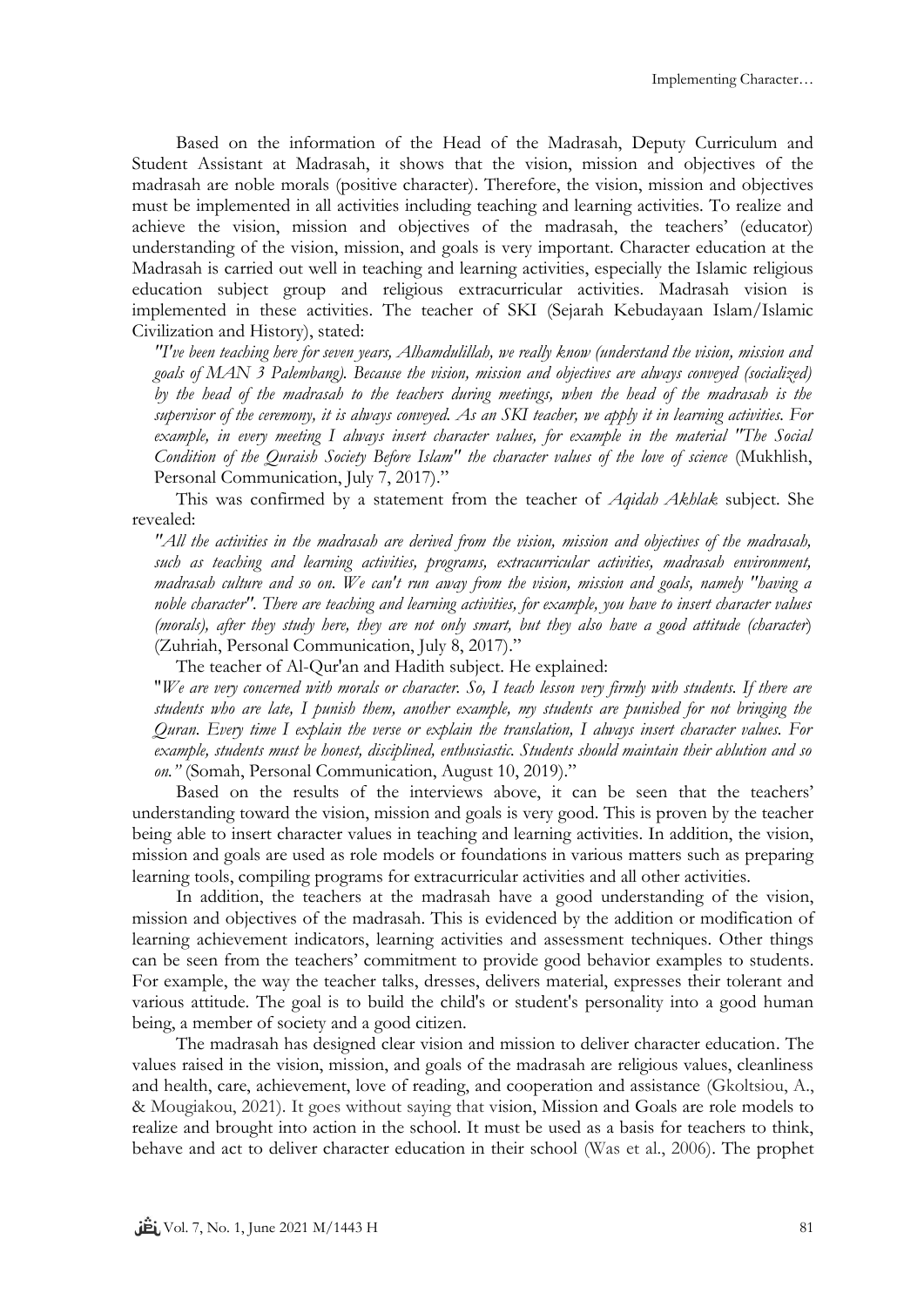Muhammad has set the example, apart from being an apostle, he also served as an educator, counselor, politician, leader and statesman. This appears in his preaching, when he is traveling or visiting associations with various people from various nations, tribes, religions, languages, traditions and cultures, with various characters and nature. He can communicate effectively with people dealing in a language appropriate to the nation (Mansir, 2019).

### **The Madrasah's Facility and Infrastructure**

The Madrasah has some facilities like language laboratory; science Laboratory; computer lab; Workshops and Production Units; mosque; Student dormitories; joint learning resource center; multipurpose building; cooperation unit for student. It has complete infrastructure and the conditions are very good. This indicates that the implementation of character education in the Madrasah is supported by complete infrastructure with very good conditions.

Facilities and infrastructure are absolutely necessary for the achievement of the goals of the institution and the teaching and learning process. The facilities and infrastructure highly support the smooth implementation of all activities in the educational institution. They also affect the development of the quality and quantity of an educational institution. Facilities and infrastructure are benchmarks for the quality of madrasahs or educational institutions. Without the existence of facilities and infrastructure in good educational institutions, the process of education, learning and character education of students absolutely can't run optimally. Educational facilities and infrastructure are important instruments in education and become one of the eight national education standards. The completeness of educational facilities and infrastructure is an attraction for prospective students. Educational facilities and infrastructure are very important materials. The facilities and infrastructure in the madrasah: language laboratory, multi-media learning facilities are academic facilities that are functioned optimally and efficiently. This laboratory has a very positive effect on improving the quality of learning. Natural science laboratory consists of physics, chemistry and biology laboratories that are a means of proof that is directly proven by students to support the theories that have been submitted and are equipped with adequate tools and materials for practicum. Computer laboratory, the current multi-media facility is a very dominant factor in the fast-paced and practical development of technology. Workshops and production units that means of skills to support the quality of graduates who are ready to work and skilled, there are several workshops: skills in fashion, welding skills, electronics skills. Health clinic that a supporting factor in creating healthy and intelligent students. It also supports the Palembang Healthy Local Government program in 2008 and the National Healthy Indonesia Program in 2010. This Health Clinic has two nurses and one doctor as the person in charge of the clinic. Mosque, that functional means of religion as an alternative in creating Islamic students (generation) who always actualize ethics and morals in accordance with the morals of the *akhlakul karimah*. Students' dormitory, students of class X in the madrasah are required to live in a dormitory located within the madrasah environment. Students grade X of the madrasah are required to live in a dormitory located in the madrasah. Center for collaborative learning resources, it is a service facility laboratory for improving the skills and professional quality of educators and administrators of madrasah aliyah and other educational staff in supporting the role of the madrasah as a madrasah model. Multipurpose building, that supporting facilities in streamlining extracurricular organizational programs in madrasahs, both directly or indirectly. This facility can also function as a means of community activities. Students' cooperation unit, it is a laboratory of economics and social sciences for students in direct economic endeavors. They can practice how to buy and sell, do business, work in an Islamic way to meet the needs of life at a later time.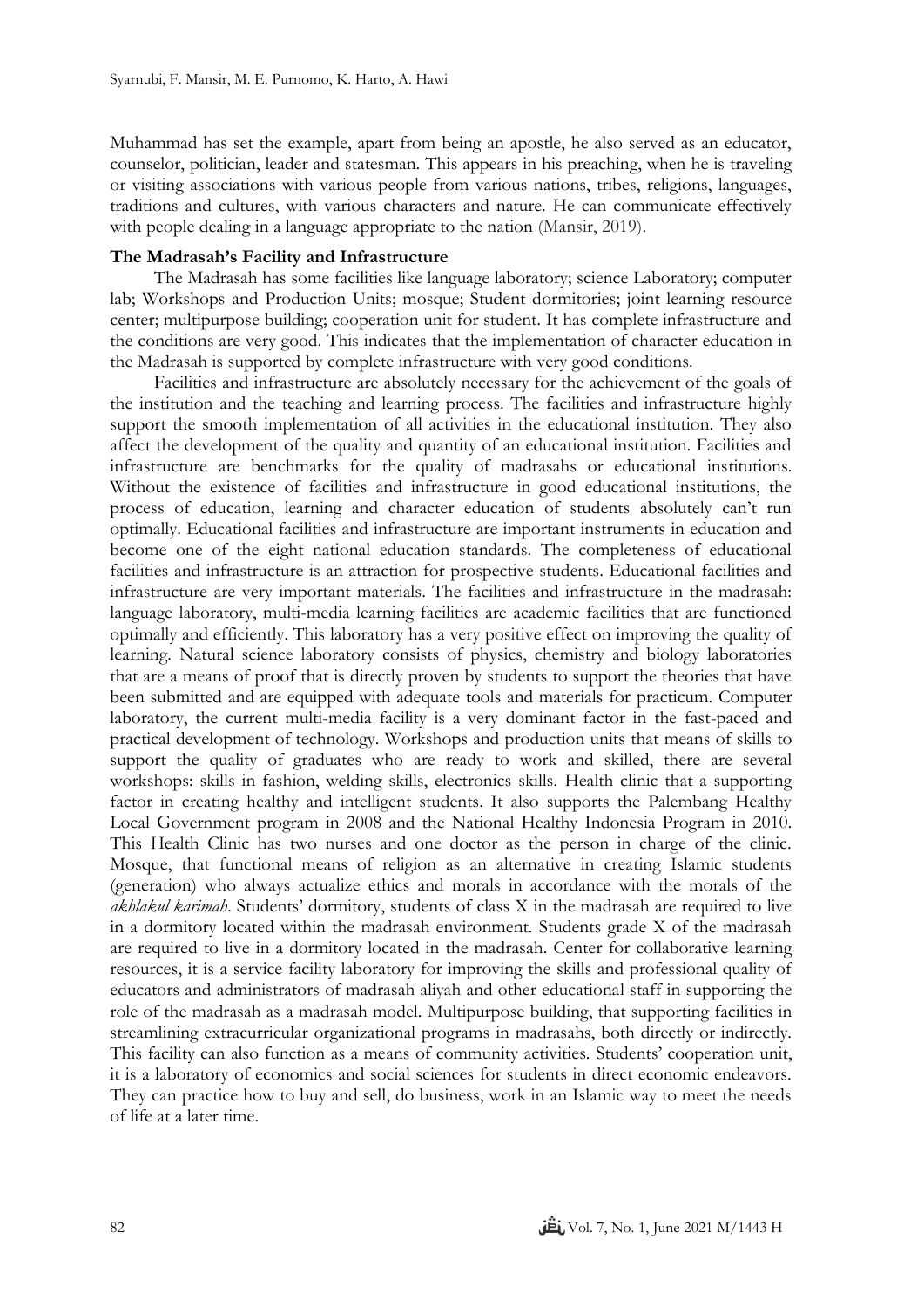Deputy for facility at the madrasah explained:

*"The facilities and infrastructure at the madrasah are very complete. We have laboratories, mosques, dormitories, multipurpose buildings, cooperatives and so on. With these facilities and infrastructure, the madrasah is well supported. It has a great support to carry out smooth implementation of all activities at the madrasah. With good infrastructure, teachers can freely determine what media, methods, strategies and even learning models they want to apply, including in this case the character building of students at the madrasah. Character education is the goal of the madrasah. Therefore, we will continue to improve the facilities and infrastructure at madrasah aliyah Negeri 3 Palembang so that our teachers can develop character learning* (Saliasna, Personal Communication, July 15, 2017). It is clear that those facilities were deployed to deliver character education at the madrasah.

### **Classroom Management**

Classroom is very important to pay attention to, such as spatial arrangement, placement of learning tools and seating arrangements. It can reflect the people who occupy it. A clean and attractive classroom will create a comfortable and conducive learning environment. Clean class conditions are a form of habituation for students to always maintain personal hygiene and their environment. This serves an application of their sense of responsibility to maintain cleanliness, comfort and order of the surrounding environment.

This was confirmed by *fiqh* teacher:

"*In our class, we arrange the rooms, arrange the learning tools and arrange the proper seating, and always apply the habit of disposing of trash in its place not in the classroom. We instill them in order to always maintain cleanliness anywhere, both in the classroom or outside the classroom because a good class is a clean class* (Nurhijah, Personal Communication, July 11, 2021)."

Class will be a very interesting place if it is managed properly. One of its ways is the seat of students. Thus, children do not get bored when learning in class. Besides seating and maintaining cleanliness, the madrasah also puts up decorations on the classroom walls. The decorations are the work of students from Indonesian hero figures. The work of students is also a form of motivation for students. Class is also one of the most important components in preparing learning tools so that later teachers (educators) can determine and develop character learning activities.

#### **The Madrasah Environment Management**

Based on the observation, this study found that the madrasah managed the environment well. It arranged a comfortable garden and slogans outside the classroom such as "keep clean", "you are in an islamic environment", "dress modestly", "pray before you are prayed"," smile, give greeting, be polite" and so forth. It is intended that the scenery through creative images makes students recognize simple characters in everyday life. Cleanliness in the madrasah environment is also given great attention because apart from the madrasah class, it also carries out learning outside the classroom such as in the madrasah yard and in front of the class to create innovative learning.

This madrasah environment management made children feel happy and are not bored. In setting the environment outside the classroom, it is also very necessary to be arranged in such a way as to create a varied and not boring environment for students. Therefore, it can form character which is expected not only in the classroom, but outside the classroom is also expected to form the character of students. One of which is by structuring the environment outside the classroom. The school should deploy efforts to serve as the dominant dominant institutions that are responsible in instilling this character education to the children (Dora Ho, 2008). The classroom and madrasah environment should be clean in order to serve as an attempt to instill intelligence in thinking, appreciation in the form of attitudes and habitual practice in the form of actions that are adjusted to moral values in society (Riadi, 2016)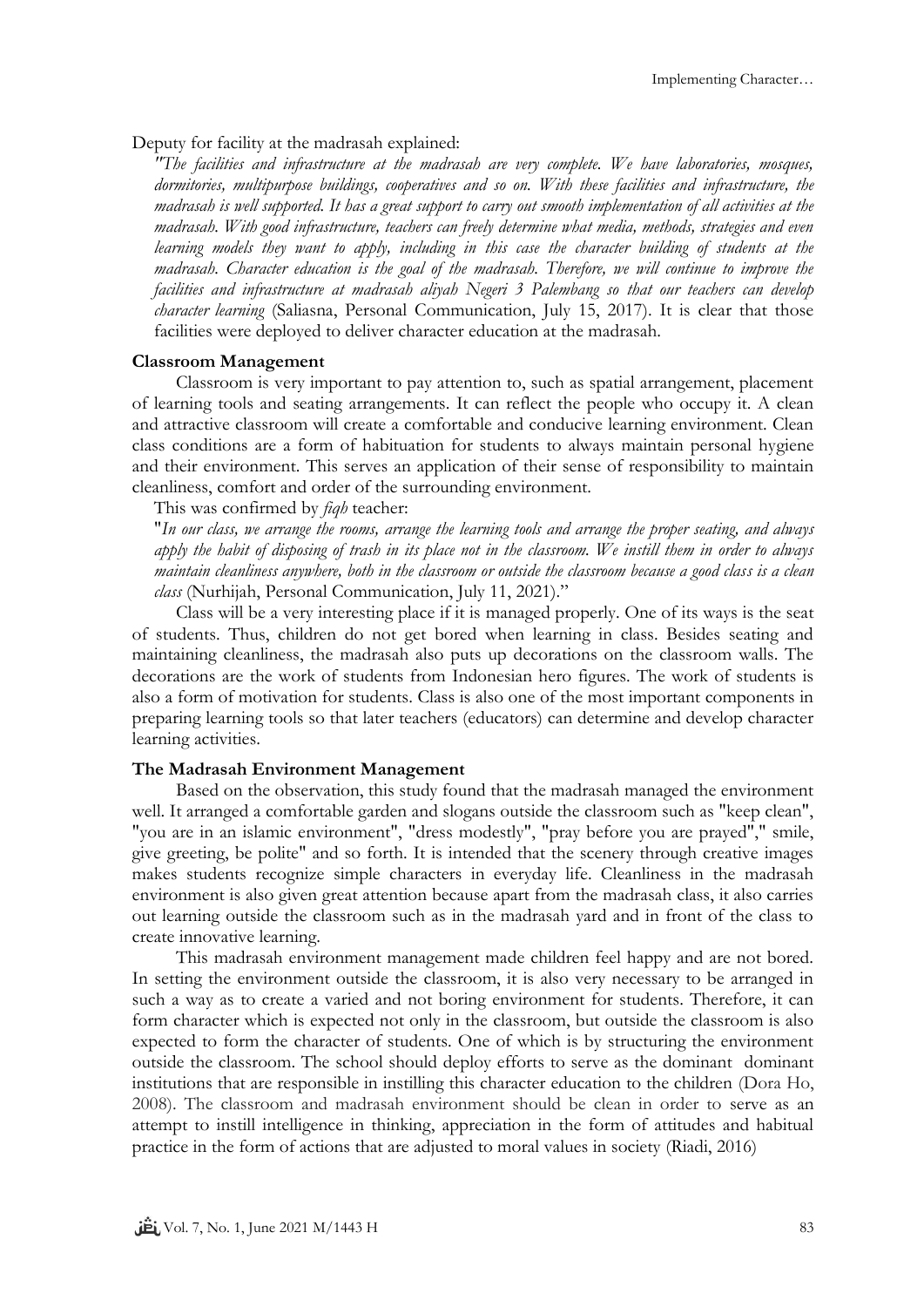### **Implementation of Character Education in Learning Activities**

Learning activities consist of preliminary activities, core activities, and closing activities. They are conducted to make students practice the targeted character values. As it has been explained that the principles of contextual teaching and learning are recommended to be applied to all stages of learning because these learning principles can simultaneously facilitate the internalization of values. In addition, the behavior of teachers throughout the learning process must be a model for the implementation of values for students.

The implementation of Islamic Education learning at the madrasah was systematically structured. This is shown by the learning implementation plan that has been designed to refer to character education. It is listed in point first core competence that aims to appreciate and practice the religious teachings of the students. This shows the existence of a character education process so that students become religious. Second core competence has included more than the implementation of character education in social terms, such as developing honest behavior, discipline, responsibility, caring, polite, environmentally friendly, mutual cooperation, cooperation, peace-loving. They should be responsive and proactive and showing an attitude as part of the solution to various problems of the nation in interacting effectively with the social and natural environment and in placing themselves as a reflection of the nation. It shows that the concept of Islamic Education learning has been directed so that students have characters who are good at getting along in life and discipline in everyday life.

It is also explained in the lesson plan point third core competence. It contains understanding and applying factual, conceptual, procedural knowledge in science, technology, arts, culture and humanities with insights into humanity, nationality, state and civilization related to the phenomenon of solving events and applying procedural knowledge in the field. It is also specific studies in accordance with their talents and interests to solve problems, with the hope that character education makes students smart people. Fourth core competence in the lesson plan of Islamic religious education subject group (Quran and Hadith, *Aqidah and Akhlak, fiqh* and Islamic Civilization, and History) contains processing, reasoning, and presenting in the realm of concrete and abstract realms related to the development of what they learn in school independently and able to use methods according to scientific principles with the aim that students have good character skills.

Based on the observation, this study found that the teacher of Aqidah and Akhlak, conducted several stages of learning in the classroom. The teacher started by saying greetings. Students read the short Quran and then the teacher opened the beginning of teaching and learning activities. The implementation took five stages: observing, the teacher divided the class into three groups and divided three different topics. He allowed students to read and observe the material according to the theme determined with the aim of each group being able to act out the topic. Asking, when discussion faced problems, students were invited to ask other friends or ask directly to the teacher. Exploring or collecting data or experimenting. Each group discussed how to act out the topic, started to divide the characters and how to express the topic in the role. Associating, each student was asked to relate the material being discussed with everyday life and communicating. Each group demonstrated and presented each role in front of the other groups according to the topic.

After the implementation stage, an evaluation was carried out, in which some of the deficiencies that exist in the teaching and learning process will later be replaced or corrected again. The evaluation at this stage was applied using an assessment instrument after the teaching and learning process ended. As for the data obtained from in-depth interviews and direct observation, it can be seen that character education at the madrasah is a shared responsibility, therefore, the head of the madrasah instructed all relevant parties, especially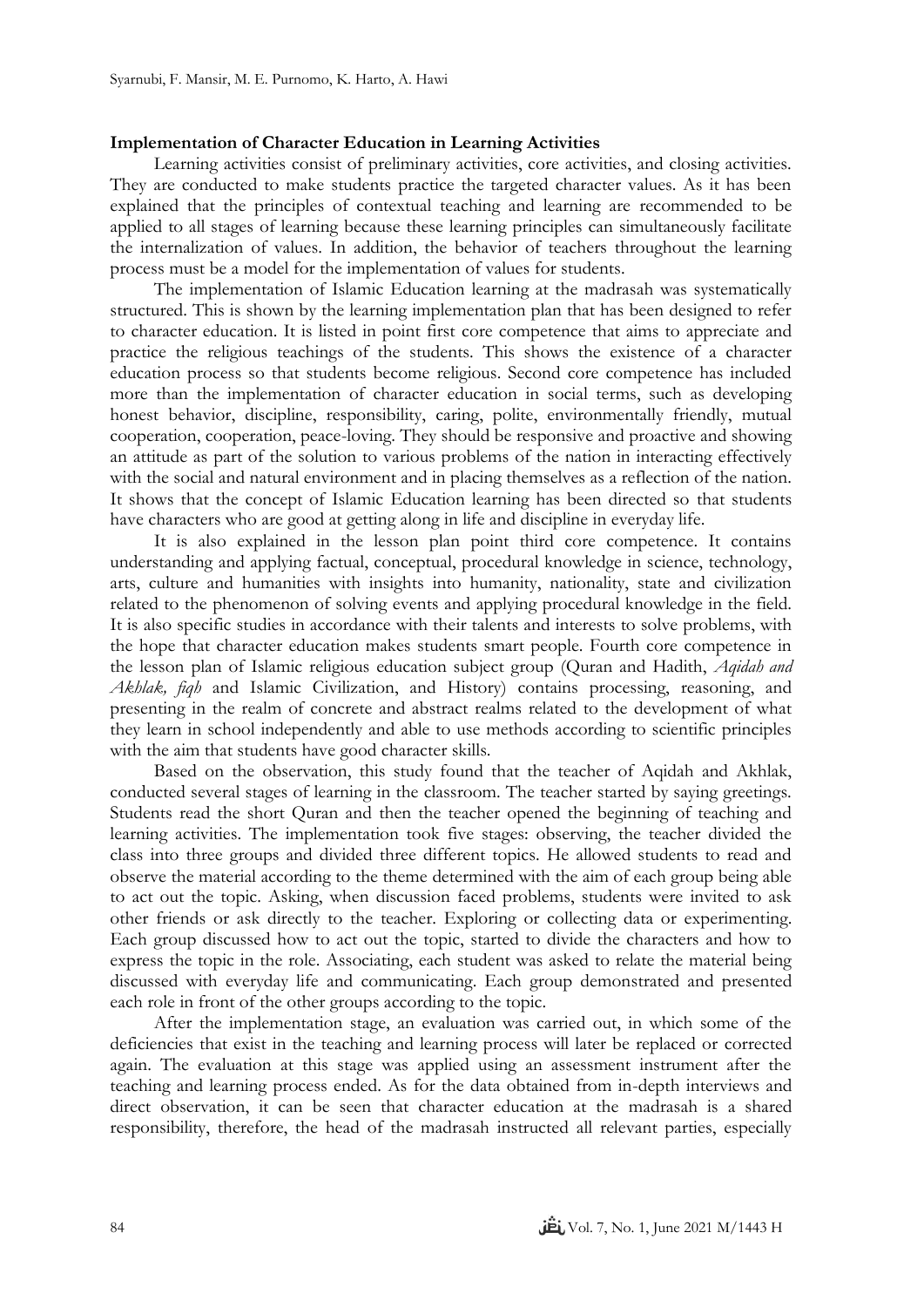teachers to implement character education in every learning activity, both inside and outside the classroom. The following are the results of the interview with the head of the:

"*If we look at the condition, currently the problem in the world of education that often occurs is that students begin to lose their identity, in which the character values in the students themselves do not obtain more attention from the educators or educational institutions concerned. As a result, there are so many incidents that arise that between general school students and students in madrasah. The difference is evident in terms of their behavior, relationships, environment and so on. Madrasah Aliyah Negeri 3 Palembang strives for students to have a different character from other schools, as we will later strive for our students to have character, practice religious teachings, have religious knowledge, and have an understanding of science. Therefore, in addition to science, Islamic Education plays an important role as a foundation for character learning for students in madrasahs"* (Tugino, Personal Communication, October 17, 2021).

In line with the statements above, the deputy of curriculum representative argued: *"Students have to get used to that character, sir, especially if we see that children today have strange interactions. As educators, I must be worried, so that in this madrasah I hope they will get good moral education so that they become good individuals. Basically, the principal of madrasah has instructed all the teachers, especially the Islamic Education teacher"* (Eristi, Personal Communication, October 17, 2021).

The teacher who taught *fiqh* at the madrasah also emphasized the following: *"In my opinion, teaching character education, especially in madrasah has certain difficulties. Yet, if I pay attention to the students in the madrasah, Alhamdulillah they are exhibiting attitude of ta'dzim (polite) to the teacher, they are polite and friendly. On the other hand, what I apply when the learning process of teaching Islamic Education in the classroom has familiarized them to always be disciplined in learning, do their assignments well. I ask them to be disciplined and to always practice what they have got from teaching and learning activities in class into the application of everyday life"* (Nurhijah, Personal Communication, July 10, 2021).

Islamic religious education subject in this case prepares students to believe, understand, and practice the teachings of the Islamic religion through predetermined guidance, teaching or training activities to achieve the goals set by the madrasah. In addition, Islamic Education teach students to have good character in life. In line with this, the teacher of *Aqidah* and *Akhlak* at the madrasah revealed:

"*In terms of content, the Islamic Education subject is filled with character, sir, as in the subject of aqidah morals about faith, manners, religion, mutual cooperation, discipline, responsibility, tolerance, love for the country and so on. Now we observe how these students are, whether it is in accordance with the daily behavior or not, that's what is called the character habituation process. In this madrasah, in teaching and learning activities of Islamic Education, I familiarize students to learn not only to understand the subject matter, but also the essence must be applied gradually by students* (Nurhijah, Personal Communication, July 10, 2021)."

Another Islamic Education teacher stated:

"*As one of the Islamic Education teachers in this madrasah, I think the weight of the responsibility for the good and the bad behavior of students is a relatively heavy task. If the students are naughty, we are the ones who are in trouble, but if the students are good, we are the ones who are happy. Thus, in this case, the teacher must really put more effort into fostering the character of students. For example, in the case of teaching and learning activities in class, the character must be internalized in Islamic Education subjects because the basic character itself is the source of the Quran and hadith, so it is clear that Islamic Education can't separate these characters, especially Aqidah and Akhlak and Quran and hadith as the application of the character itself*" (Mariana, Personal Communication, July 16, 2021).

Base on the results of the interviews mentioned above, conclusions can be drawn about character education in Islamic Education subjects at Madrasah Aliyah Negeri 3 Palembang, such as the importance of the role of teachers as intellectual educators and character educators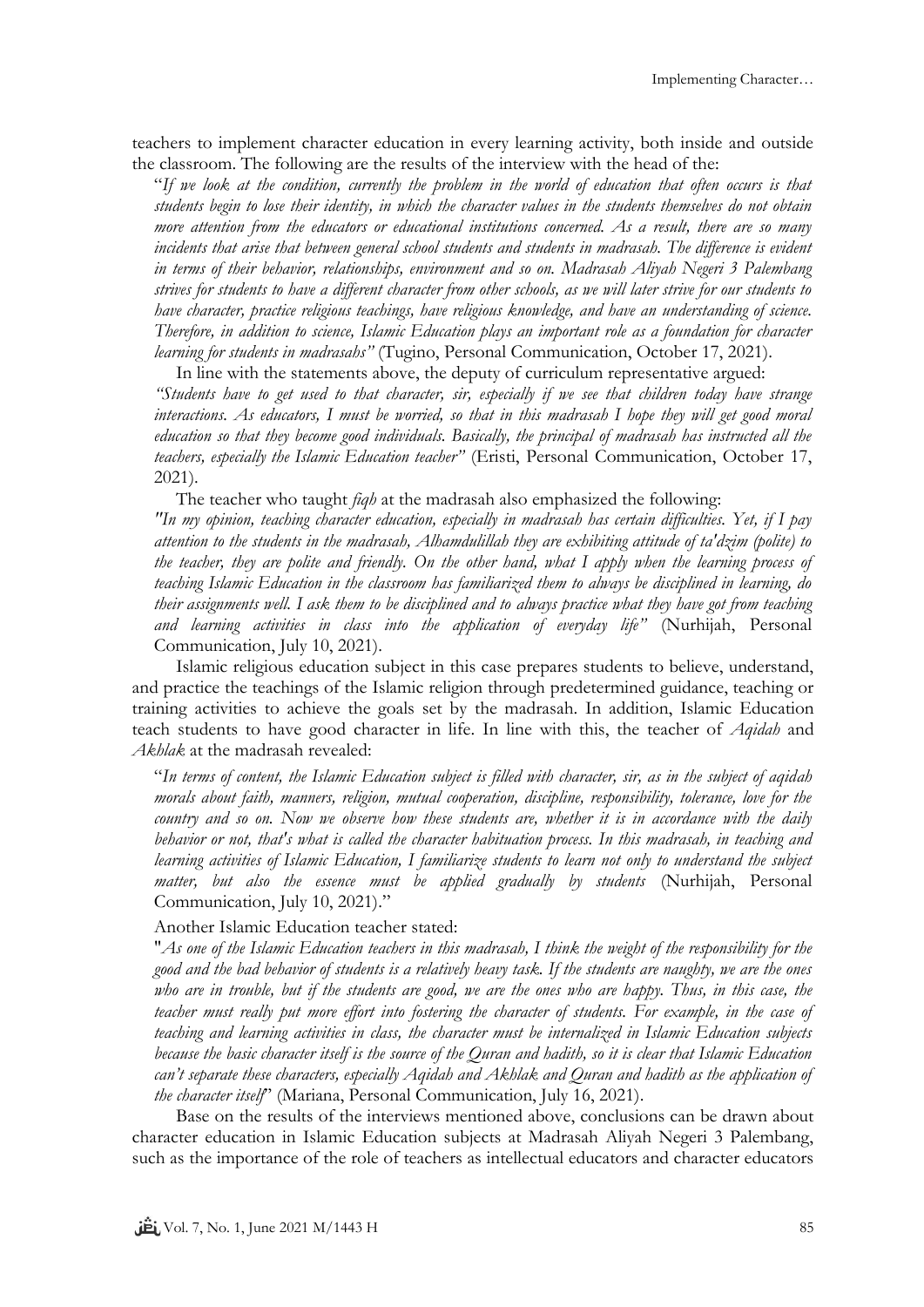for their students, teachers teach students material according to the curriculum by using the process good and effective Islamic Education subject learning without neglecting the essence of the character values contained in Islamic Education subjects to be applied by students in their lives and to achieve the expected goals.

Based on the interviews above, it can be seen that the application of character education is important for students in madrasah. Even in the classroom, teachers guided their students in learning, making friends, living together and developing their good daily behavior, (Pane & Patriana, 2016). Those learning activities should be designed to develop students' cognitive, affective and psychomotor aspects (Atmaja, 2019). They should be applied in boarding school system in education to facilitate students to learn constructively for their affective and psychomotor aspects (Sholikhun, 2018).

### **Implementation of Character education in Teaching and Learning at the Madrasah**

In this section, the study describes the findings on the implementation of character education in the teaching and learning activities at the madrasah.

As explained earlier, the principles of contextual teaching and learning are suggested to be applied to all stages of learning because these learning principles can simultaneously facilitate the internalization of values. In addition, the behavior of educators throughout the learning process must be a model of the implementation of values for students. To implement character education in learning activities, there are three stages to take into consideration. a) Preliminary Activity

Based on the observation and interview, this study found that there were efforts conducted by teachers of Madrasah to teach character education. The efforts were aimed to introduce values, build awareness of values, and help internalize values or characters in preliminary activities are that teachers arrive on time (disciplined character); say greetings to students kindly while entering the classroom (polite and caring character); praying before opening the lesson (religious character); checking the presence of students (disciplined and diligent character); praying for students who are absent because of illness or because of other obstacles (religious character, care); ensuring that every student arrives on time (disciplined character); reprimanding students who are late politely (disciplined character, polite and caring); linking material/competencies to be studied with character; by referring to the syllabus, lesson plans, and teaching materials. In addition, this study found that teachers began the learning by reading prayers led by the class leader. Furthermore, teacher and students recited *basmalah* after reading prayers and before starting the learning activities in class. This was done so that students had religious character.

This study found that during teaching and learning activities, teachers always asked the condition of their students and their readiness in conducting the learning activity. Teachers as facilitators of teaching and learning activities, were expected to be able to understand the learning difficulties of students whether by listening to students' complaints or by communicating with them. Teachers did not keep their distance from students. This was implemented so that students had a communicative character. In teaching and learning activities, the educator checked the presence of students. Thus, students needed to have a disciplined character because currently there are many cases that are shown by Indonesian students. The examples included being late for school, skipping class, not pursuing homework, and others. Therefore, it needs to make innovation and motivation that can prevent these actions.

### b) Core activity

Based on learning process in 2013 curriculum, all education levels apply scientific approach. The steps of a scientific approach, in the learning process, include exploring information through observation, asking questions, experimenting, then processing data or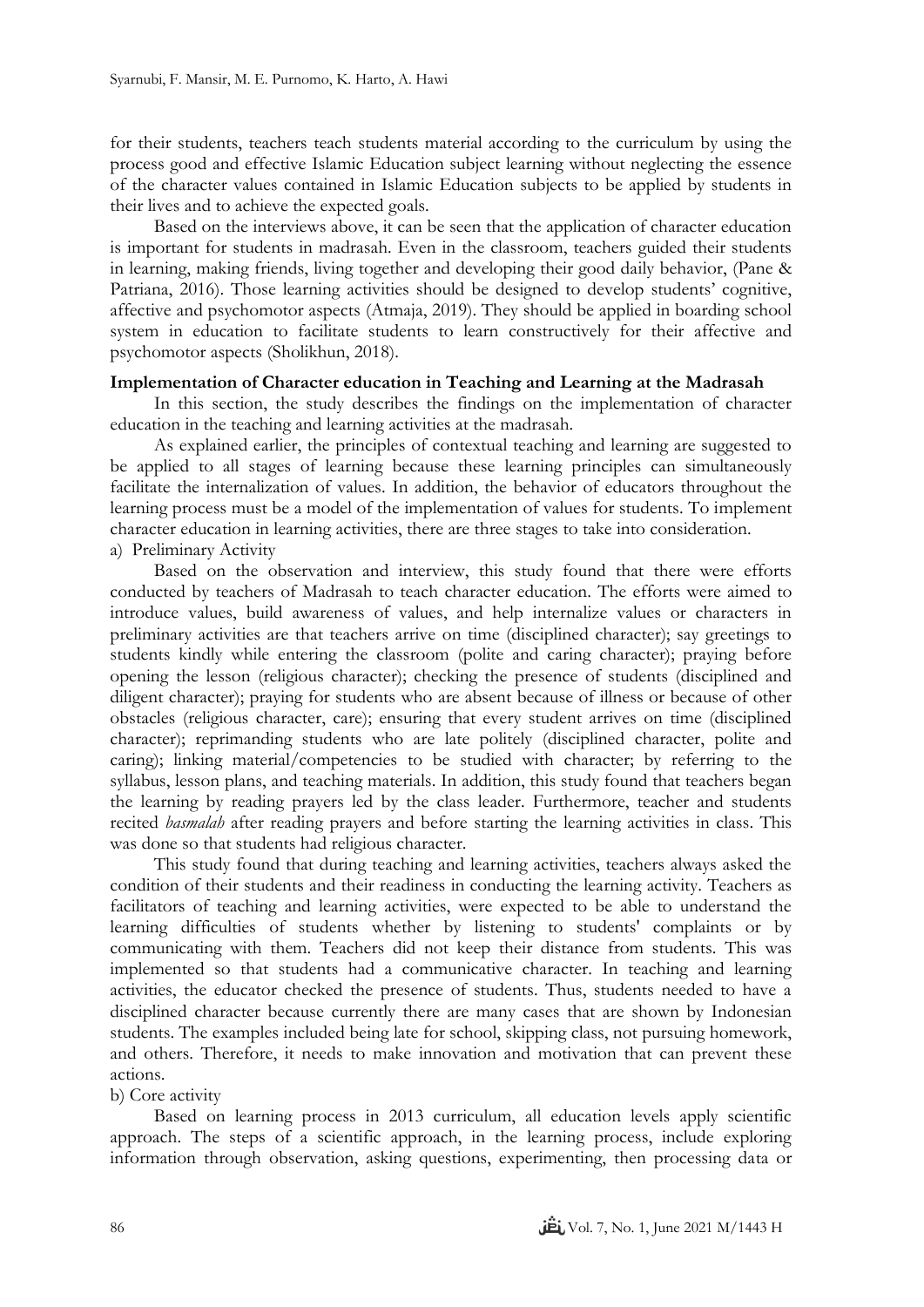information, presenting data or information. They were followed by analyzing, reasoning, then concluding, and creating steps. Scientific approach is popularly known with the term 5 M is to observe, ask, explore, associate and communicate.

**First**, observation. In learning and teaching activity, teachers asked students to read their resumes. Teachers trained students to learn. Then, students felt that everything they did became an encouragement or motivation to themselves to master the material taught material. This is implemented so that students have a character who likes to read such as reading resume material taught previously. In addition, in teaching and learning activities on Quran and Hadith subjects, teachers asked students to identify about QS. Al-Baqarah/2:30-32 and QS. Az-Zariyat/51:56. Given this circumstance, teachers trained students to have critical characters, such as the ability to analyze ideas or ideas logically, reflective, systematically and productively to help make, evaluate and make decisions about what is believed or will be done. Thus, it is successful in solving a problem faced. (Character values taught include hard work, independent and likes to read).

**Second,** asking questions. In teaching and learning process, teachers gave some questions for students to answer. They gave one point if the answer was wrong, and awarded two points if the answer was correct. When the answer was incorrect, the student could ask other student to answer the question correctly. Thus, the students had the character of curiosity. Students needed to make strategies that can foster the courage of students in asking. Teachers mentioned the names of certain students who are relatively active and enthusiastic in participating in learning. For example, when the teaching and learning process took place followed by the explanation to students "If A learns to works hard, you can be a champion" to establish an emotional relationship between teachers and students warmly. Thus, students had the character to appreciate the value of achievement, which is to value whatever every effort is made by their classmates. Whether it is in the form of providing responses, suggestions, criticisms and answers from everything asked by the teacher. In this opportunity the character values taught included curiosity and independence.

**Third,** exploration. In teaching and learning process of *Aqidah* and morals subject, the teacher asked students to make groups. Students were divided into several groups and given the task to discuss and respond to the praiseworthy moral films of Muslim youth in Indonesia and Palestine in accordance with predetermined themes. From this activity, the students had a creative character by digging and gathering information from various sources through various means. In the same vein, the learning of *fiqh* subject featured similar things. Teacher emphasized all students to help each other in answering questions. This is to make students to have the character of tolerance, such as respect and respect when other groups disagree. In addition, the attitude of tolerance in a person will cause affection in them so that the sense of brotherhood towards others will be even greater. With a high sense of brotherhood, in general it avoided disunity or dissent. In this occasion, the character values taught included honest, polite, respectful, independent and friendly.

**Fourth,** association. In learning and teaching process in Quran and Hadith subjects, the teacher asked students to conclude Question and answer in literature review and other information about the review of hadith in terms of quantity. This is conducted so that students had an independent character. Because students were required to find the linkage of one information with other information, they found patterns from the linkage of that information. In addition, in the subjects of the Islamic Morals, it can be seen that teacher asks students to take turns giving each group participants the results of the discussion while other group students showed/listened and respond. Therefore, students had the character of tolerance. It is seen when other groups convey the results of the discussions they were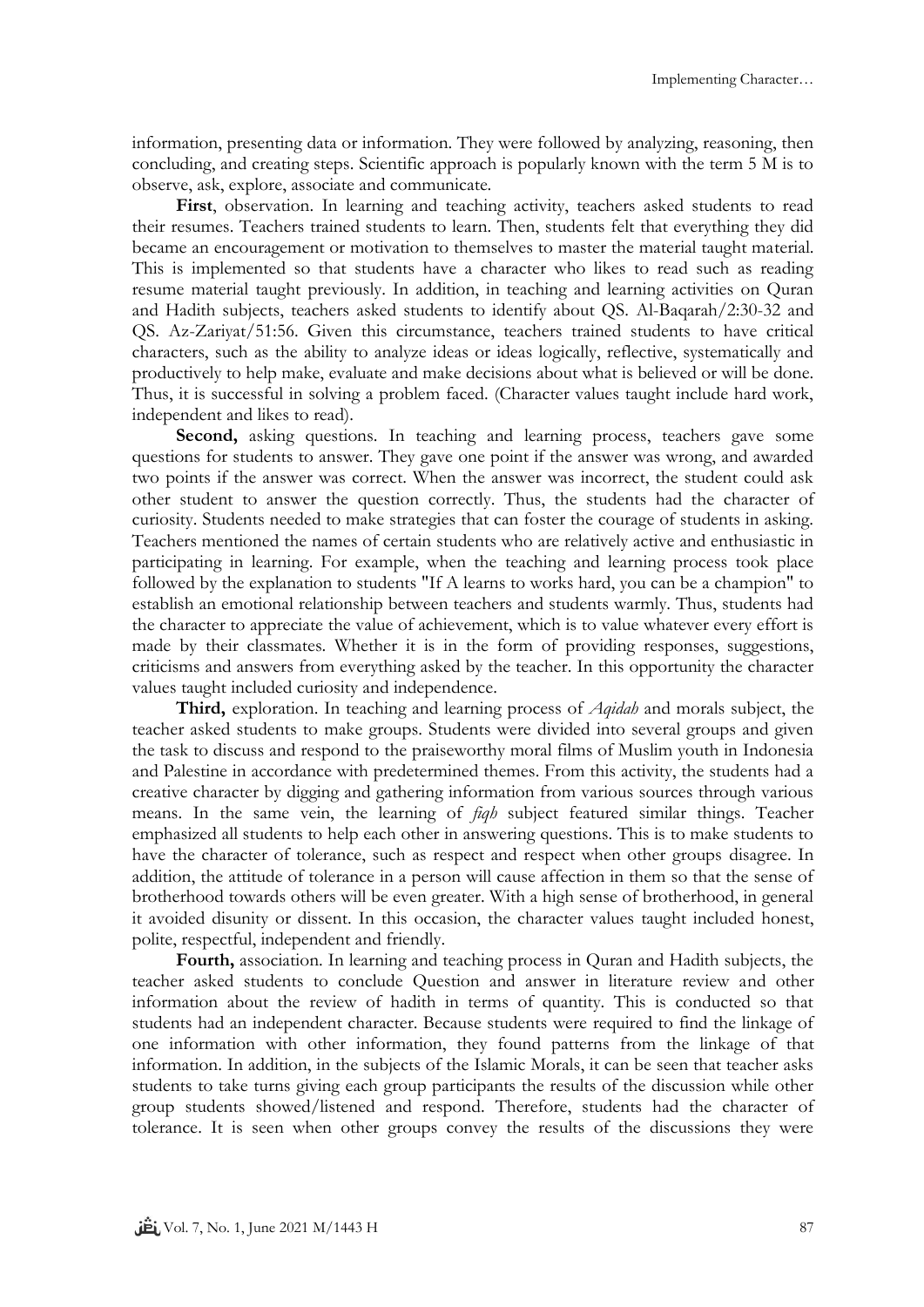working on, other groups listened to or respect the opinions of other groups. In this occasion, the character values taught included hard work, discipline and honest.

**Fifth**, communication. Based on observation data in learning and teaching activities, a teacher gave reward to students who could answer the question such as applause and an award-winning sentence with the expressions like "good" and a warm smile. By giving an award, students felt that everything they did became an encouragement or motivation to themselves to answer the challenges of educators in the future. On the one hand, what educators did have provided role models for students about how to value the achievements of others and motivate students to excel. It made students to have the character to value achievement, which is to value every effort made by their classmates. Whether it is in the form of providing responses, suggestions, criticisms and answers from everything asked by the educator (character values taught included tolerance, responsibility, critical and logical).

In teaching and learning activities, it appears that teachers ask students to read their resumes, (Juchem et al., 2020). Thus, educators train students to be serious in learning. Students will feel that everything they do is a support or motivation for themselves to master the material being taught. This is conducted to make students to have a character who likes reading, namely reading the resume of previously taught material (Mariyana, 2014). In addition, in teaching and learning activities in the subject of Quran and Hadith, teachers ask students to identify QS. Al-Baqarah/2:30-32 and QS. Az-Zariyat/51:56. Teachers train students to have a critical character, such as the ability to analyze ideas or ideas logically, reflectively, systematically and productively to help make, evaluate and make decisions about what is believed or will be conducted. Thus, they are successful in solving problems encountered (Mariyana, 2014).

This study found that in Asking activity, there are two advantages. First, giving opportunities widely for students to ask questions about what has been seen, listened to, read or observed. (Be creative and independent character). Second, developing creativity, the ability to formulate questions to form critical thoughts necessary for intelligent life and lifelong learning.

In the teaching and learning process, it is seen that teachers give questions to students to be answered. Teachers gave a point if the answer was wrong, and gave two points if the answer was correct. When the answer was not correct, students could ask other students to seek help to answer the question correctly. Therefore, students are taught to have a character of curiosity, and students need to make strategies that can foster the courage of students in asking questions (Mariyana, 2014). During the teaching and learning activities, a teacher mentioned the names of certain students who were relatively active and enthusiastic in participating in the learning process. For example, when the teaching and learning process took place, it is followed by the mention of "if you learn and work hard, you can be a champion". It is to establish a warm emotional relationship between educators and students. Thus, students have the character of appreciating achievement, such as appreciating whatever efforts are made by their classmates. It is in the form of providing responses, suggestions, criticism or answers to every question asked by the educator (Mariyana, 2014).

When it comes to exploration step, this study found that it offers two advantages. First, digging and collecting information from various sources in various ways. In this opportunity, creative character is taught. Second, respecting the opinions of others, the ability to communicate, apply the ability to collect information in various ways that are learned, develop learning habits and lifelong learning. In this opportunity, the character of honest, polite, respectful, self-sufficient and friendly are taught.

When the teaching and learning process took place in the *Aqidah and Akhlak* subject, teachers arranged students into groups. Students were divided into several groups and given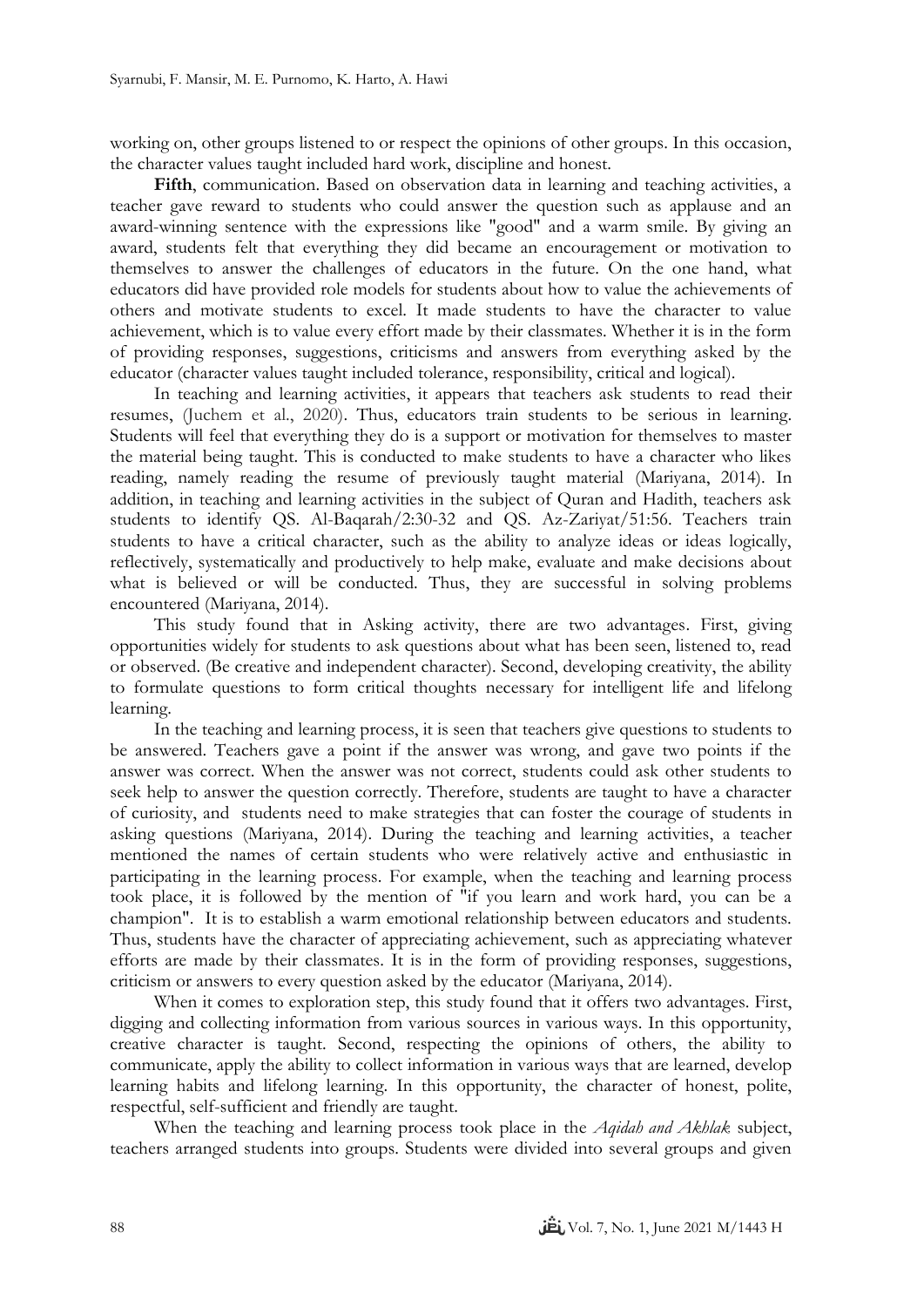the task of discussion and responses to films of praiseworthy Islamic youth in Indonesia and Palestine according to predetermined themes. Thus, students are taught to have a creative character, by exploring and collecting information from various sources in various ways (Mariyana, 2014).

The character education is also applied in the *fiqh* subject. Teachers emphasized all students to help each other in answering questions. This enabled students to have a character of tolerance, such as appreciating and respecting when other groups have different opinions. Besides, tolerance in a person will create a sense of affection in him/her. Thus, the sense of brotherhood towards others will be even greater. With a high sense of brotherhood, in general, divisions or differences of opinion are avoided (Mariyana, 2014).

In relation with the steps of Association in scientific approach, this study found that there are two advantages to offer. First, finding relation of one information with other information, find patterns of related information. In this opportunity, hardworking, creative and independent character are taught. Second, ability to apply procedures and the ability to think inductively and deductively in concluding. In this opportunity, hard work, discipline and honest character are taught.

In the teaching and learning process in the subject of Quran and Hadith, it is seen that the teacher asked students to conclude the Q&A literature review and other information about reviewing hadith in terms of quantity. This enabled students to have an independent character. Because students were required to find the linkages of one information with other information, find patterns from the linkages of that information (Mariyana, 2014). In addition, in the *Akidah and Akhlak* subject, it is seen that teachers asked students in turn, each group student to convey the results of the discussion while other group students show or listen and provide responses. In this case, it enabled students have a tolerance character. It can be seen that when other groups presented the results of the discussions they were working on, the other groups listened to or respect the opinions of the other groups (Mariyana, 2014).

When it comes to the step of Communication, this study found that there are two advantages to offer. First, writing down or telling what is found in information seeking activities. In this opportunity, independent character and responsibility are taught. Second, expressing opinions briefly and clearly, and developing good and correct language skills. In this opportunity, the character of honest, tolerance, responsible, critical and logic are taught.

Based on the observation, this study found that teacher gave appreciation to students who could answer questions by clapping and sentencing that contain appreciation, namely "good" and warm smiles. By giving an award/appreciation for students who could answer questions or assignments, students felt that everything they do is an encouragement or motivation for themselves to answer challenges from educators in the future. On the one hand, what teaches do to provide examples to students on how to appreciate the achievements of others and motivate students to achieve. This enables students to have the character of appreciating achievement, such as appreciating whatever efforts are made by their classmates, whether it is in the form of providing responses, suggestions, criticism or answers to every question asked by the teacher (Mariyana, 2014).

In teaching and learning activities, this study found that teacher asked students to read their resumes. Thus, teacher train students to be serious in learning. Next, students would feel that everything they do is a support or motivation to themselves to master the material being taught. This enabled students to have a character who likes reading, namely reading the resume of previously taught material. In the subject of *Aqidah and Akhlak*, it is known that teacher asked students to make conclusions orally (randomly selected). This enabled students to have good character, for example when teachers asked students to make conclusions after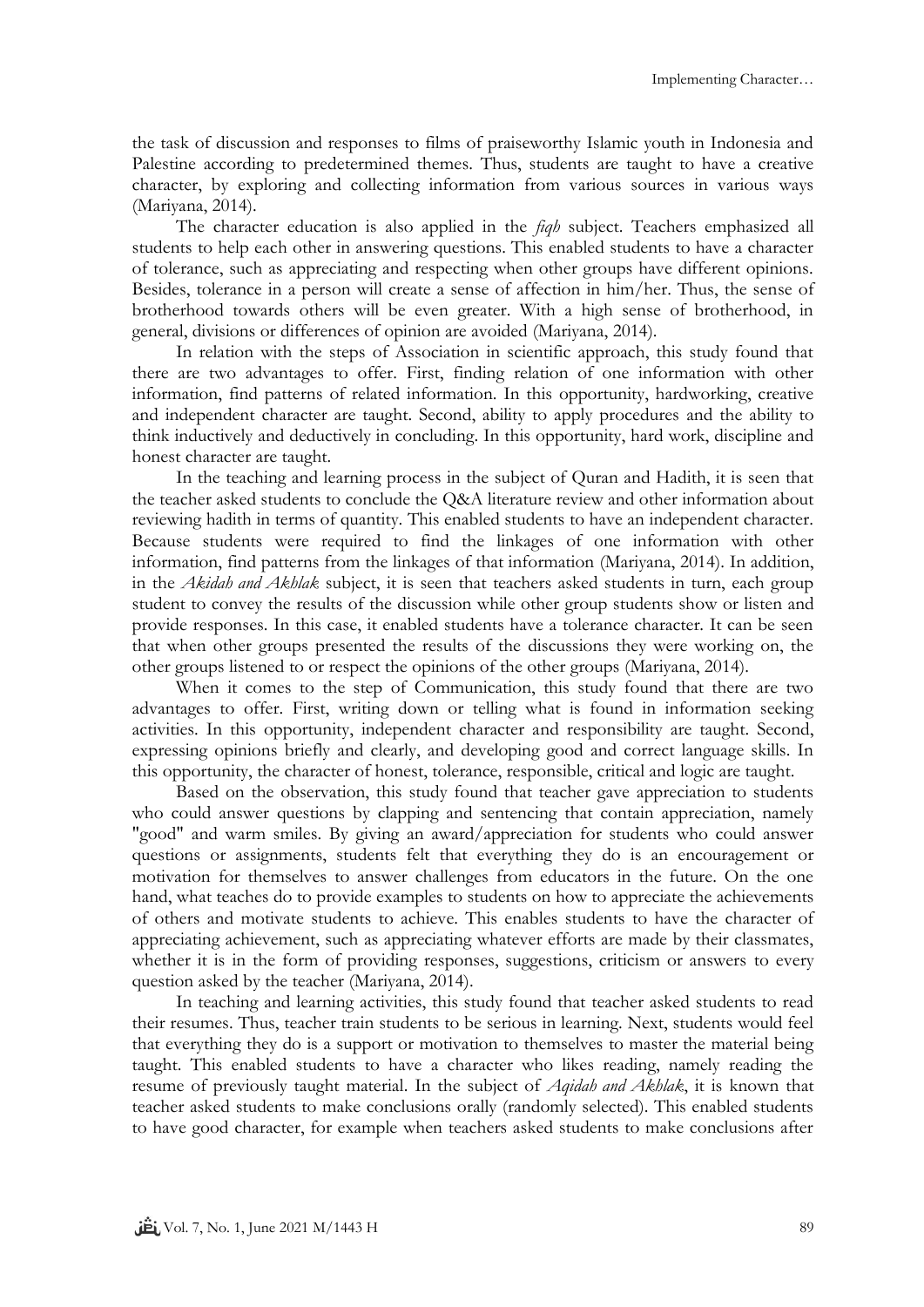the teaching and learning process takes place. Hence, students were required to do or convey something in accordance with reality and logic (Mariyana, 2014).

In terms of learning media, teacher used a variety of media such as pictures, posters, maps, graphics, and even in focus. As in the subject of *fiqh*, it can be seen that teachers provide image media in the form of images of the *Ka'bah* as material for students to observe. This can foster the power of thought of students with some indicators among them who asked questions, gave responses and rebuttals. This media was conducted to help students have a creative character, care about the environment and a character of curiosity. To develop a creative character, teachers gave a challenging task to the emergence of new works, both authentic and modified. The work/handicraft was in the form of traditional houses, mosques, and madrasah buildings made from ice cream sticks. This was confirmed by *fiqh* teacher:

"*Making miniature houses of worship such as mosques or prayer rooms from used ice cream sticks is intended to train children's abilities. This also sharpens students' talents so that they are more creative in processing used goods that are no longer used by us. Besides, making miniature houses of worship using ice cream sticks can foster a sense of love for houses of worship and a sense of caring for students about garbage in the surrounding environment, especially in MAN 3. It also aims to instill the character of students' curiosity* (Nurhijah, Personal Communication, 2018).

The madrasah and pesantren have the responsibility design well the teaching and learning activities to build students' character to achieve the expected educational goals (Thahir, 2016). The education system in the pesantren (Islamic Boarding School) should be able to combine both Islamic religious education and general knowledge to ensure the charcter education development on the part of students (Nashir, 2013). Madrasah as an Islamic educational institutions are expected to be able to connect the good values of the old system from the religion and the new things from the advancement of science and technology (Mansir, & Purnomo, 2020). There many ways to deliver learning material. The use of film to deliver learning materials in the classroom is strongly suggested (Kim, 2015). Character education can be integrated in learning process for students. It can be designed in learning activities that have preliminary, core and closing activities. They are implemented so that students practice the targeted character values (Bailey, Tettegah, & Bradley, 2006).

## **The Evaluation of Character Education**

The evaluation of character education was carried out at the madrasah. There were some techniques to measure the character education implementation. First, by observing directly the learning and teaching activities such as evaluating the implementation of character education in form of the teacher's task. The form of report were stated in a qualitative statement like "has not been seen" (if the student has not shown the initial signs of behavior stated in the indicator), "start to be seen" (if the student has shown the initial signs of the behavior stated in the indicator but has not been consistent), "starts to develop" (if the student has shown various signs of behavior in the indicator and starts to be consistent), civilizing (if the student continues to show the behavior expressed in the indicator consistently).

The second technique to evaluate character education is point collecting book. The function of this book is to control every student's behavior, liaison between the school and parents or guardians of students and as a sign for students to be able to obey and not violate them (Kim, Choe, & Kaufman, 2019). It serves as code of conduct book containing the types of violations and points that have been determined in accordance with the lightness or severity of the violations committed by students. As an amplifier on the last page of the code of conduct book, there is a statement that must be signed and stamped with a stamp as a consequence of students to be able to obey the rules that have been set and are willing to be excluded from madrasahs when it reaches a maximum point of 100 points. This rule forces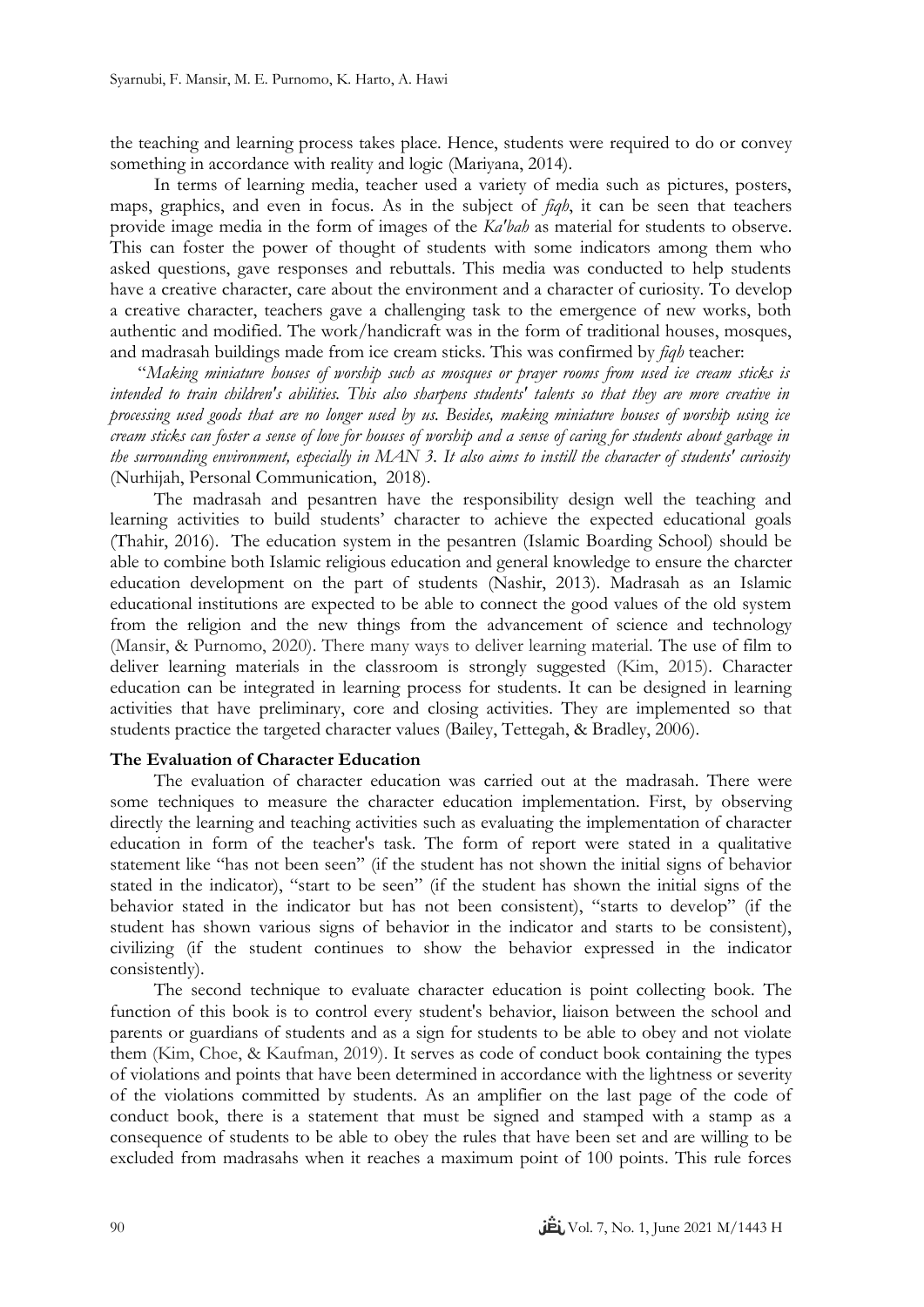student to obey the rules of madrasahs because it is designed to make sure that students are in the position to develop their good character

Third technique applied to measure character education is monitoring. Monitoring process is conducted by madrasah principal with a number of ways to observe the learning process in class directly by paying attention to aspects of the implementation of character education. The implementation can be in the form of participating in habituation activities such as fast pesantren camp (*pesantren kilat)*, religious lectures, etc. The monitoring was also applied in the form of conducting interviews with teachers, students, employees or people parents related to the condition of the implementation of character education and the role of all parties in the madrasah. It was also deployed by observing activities in the madrasah without being known directly by the object of observation or the school community and conducting discussions and monitoring with each teacher related to the document of student violations of the code of conduct as well as the progress in implementing character education in classrooms.

### This was emphasized by *fiqh* teacher:

"*The monitoring is applied to evaluate the character because the character of student behavior changes every day. Therefore, we the Islamic Education subject teachers at the madrasah evaluate the character education. Evaluation of character learning in the Islamic Education subject group at Madrasah Aliyah Negeri 3 Palembang is conducted to determine the extent to which students 'ability to master Islamic Education material, especially in the development of students' character. It is carried out with the results of observations and assignment reports by the teacher. We do with direct observation while teaching and learning. In the lesson plan, in the evaluation point, there is a way to assess attitudes. In addition, there is a liaison book from madrasah to parents to control every student's behavior called a point book, that contains points of violation of student points in the accumulation of 100 points, so the student get warning letter* (Faris, Personal Communication, July 17, 2017).'

Base on the results of the interview above, the form of character education evaluation that was carried out when learning in class is in the form of direct observation of the attitudes of students during learning in class, (Pavo, 2021). If there are problems related to student morals, it will be resolved together, (Grady, Iannantuoni, & Winters, 2021). In weekly meetings, this evaluation did not only discuss student academics, but also evaluate the character of students who had problems. This was done to seek the solution in the evaluation meeting and each problem was resolved collectively. In addition to student problems regarding academic and student morals, in the evaluation, teacher problems were discussed regarding assessment, preparation of lesson plans, and others.

However, in today's context, the conversation about character education is slowly starting to recede along with the development of modern technology that befell modern humans (Toker, 2021). This concern arises as many Islamic educational institutions rarely implement real character education. So, we need a model of character education to give positive values to students through various activities at madrasah. Therefore, character education in this era is no longer appropriate only as a discourse. It is needed as a model to realize directly in the field, in this case Islamic educational institutions. In this study, various data from Scopus indexed international journals have been used as the main reference so that theories related to the research topic can provide sharp thinking construction.

Students' problem relies heavily in their poor character. The government and schools design character education in Indonesia to overcome the problem. This effort can be a solution offered to overcome various cases on the issue of students' moral decline. According to KPAI (Komisi Perlindungan Anak Indonesia/National Commission for Child Protection) stated that there were 255 cases of students brawl throughout 2013. There was an increase from the previous year of 147 cases (Basri, 2015). The number of brawl cases was only 12.9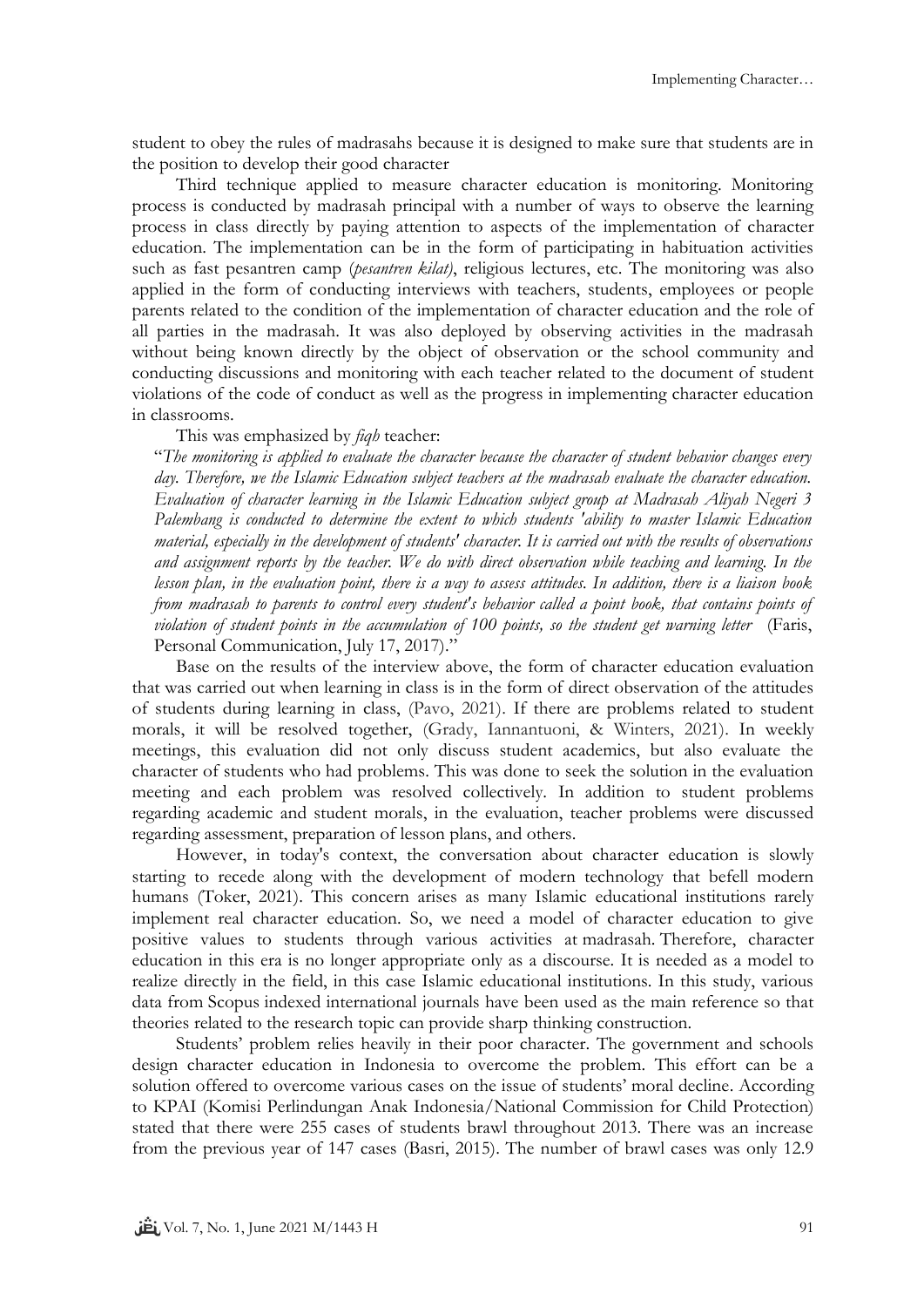percent, but this year increased to 14 percent (Delvira et al., 2021). This condition is made worse because today's brawls becoming more sophisticated. The police ensured that the stabbing took place in Permata Hijau, Kebayoran Lama, South Jakarta on Saturday (1/9/2018), the perpetrators and victims had made a pact on instagram before making a brawl (Martin, 2018). Studies reported that bad behaviors are influenced by the mass media which almost dominates the daily lives of student (Zlatković & Mišića, 2012).

There are several studies reporting of the impairment of character in adolescent including students (Karim, 2016). In education field in Indonesia, there are still cases of fraud both committed by students. The issue of honesty can be tested for students. An experiment to provide canteen where it was not kept to test buyers' honesty. The items were lost due to the dishonest from buying students (Ferdiawan & Putra, 2013). This problem should be handled carefully by the school to ensure that it would not happen again (Azmi & Kusaeri, 2017). Psychological consultation can be implemented to help solve this problem (Aitysheva & Jumageldinov, 2014) since children may exhibit complex emotional relationship in their behaviors (Warren, 2021).

Madrasah should be able to deliver character education because madrasah is one of the barometers in building the character of students. It is not an easy task to instil good character and behaviours for students in their school. Good character of students could not be formed automatically but it requires longer time through a sustained process of teaching, example provision and ample practice for their good character to establish (Pala, 2011). An optimal effort to implement character education may contribute to the development of students' character (Grosseck, 2011). The implementation of character education should be the responsibility for all parties involved in education. They should collaborate to handle the responsibility to deliver character education for the young generation (Dunlap, & Dunlap, 2017).

This study contributes to the body of knowledge in terms of character education implementation at the madrasah context in Indonesia. It may fill the gap from the previous studies concerning the implementation of character education at the madrasah with the boarding school system. However, this study has some limitation. There are some suggestions for further study to apply broader and bigger population, to apply more robust data collection to achieve comprehensive results.

### **CONCLUSION**

The study was aimed at investigating the implementation of character education at the madrasah. It covers the planning, the implementation and the evaluation of character education at the madrasah. In terms of planning of character education, the madrasah has included character education in the vision and mission, purpose, strategic planning, curriculum, daily, weekly programs, monthly programs and annual programs, facilities or infrastructure, and classroom environment. In addition, the lesson plan are also part of the character education planning at the madrasah. The implementation of character education in the madrasah was applied through teaching and learning activities of madrasahs which included in the stage of preliminary, core and closing activities. To evaluate character education at the madrasah, some techniques were applied namely by conducting direct observation in teaching and learning activities, recording point book, and monitoring.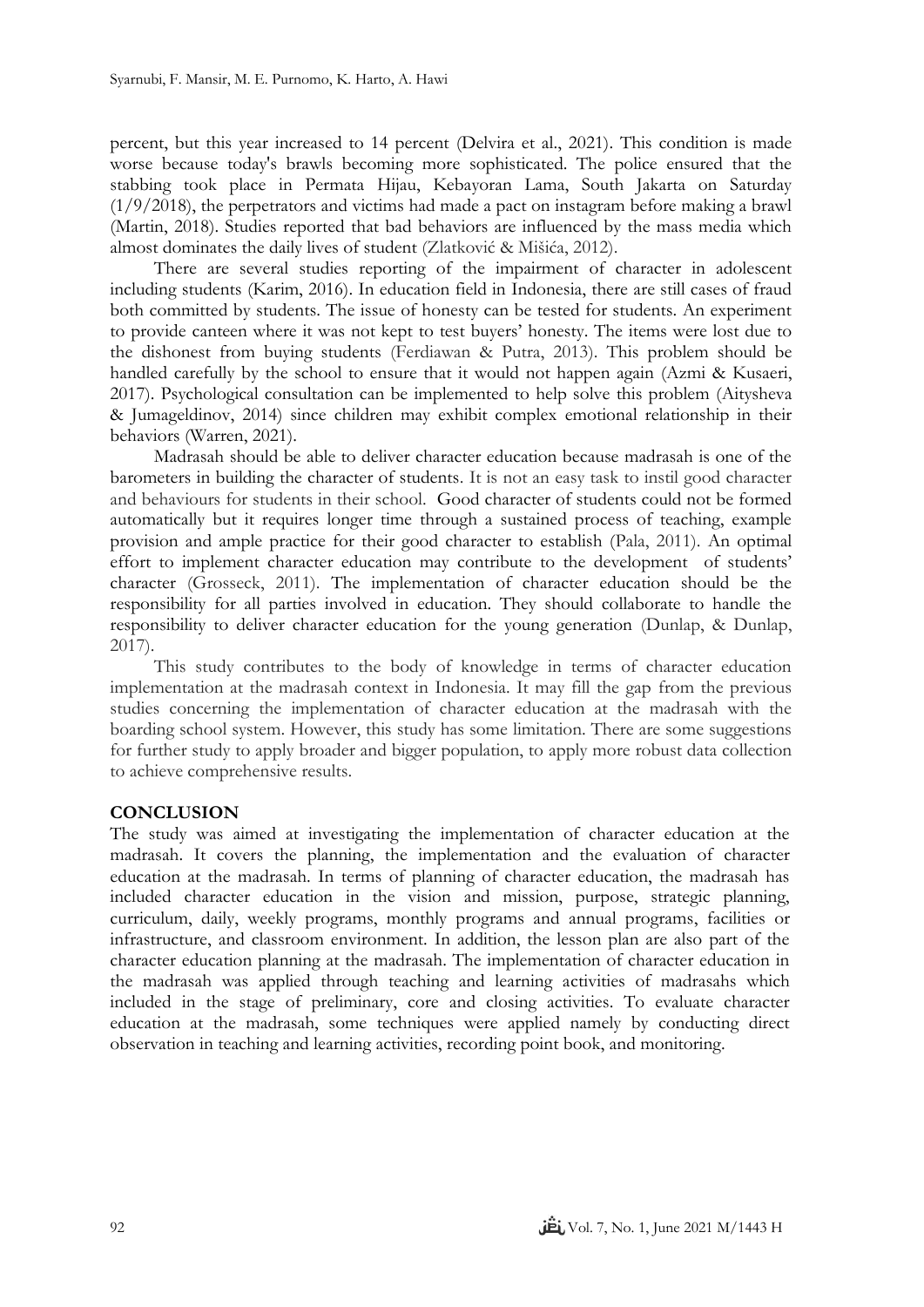### **BIBLIOGRAPHY**

- Aitysheva, A. & Jumageldinov, A. (2014). The Use of The Methods of Psychological Consultation in The Education Process. *Procedia-Social and Behavioral Sciences*.
- Atmaja, S. (2019). Sistem Pembelajaran Boarding School dalam Pengembangan Aspek Kognitif, Psikomotorik dan Afektif Siswa MAN Insan Cndekia Bengkulu Tengah. *Al-Bahtsu 4*.
- Azmi, S. N & Kusaeri. K. (2017). Menelusuri Akar Masalah Kecurangan Pelaksanaan UN di MTs Kota Surabaya. *Jurnal Inovasi Pendidikan 1*, *1*(1), 50-63. Retrieved from http://www.riset.unisma.ac.id/index.php/fkip/article/view/224
- Bailey, B. P., Tettegah, S. Y., & Bradley, T. J. (2006). Clover: Connecting Technology and Character Education using Personally-Constructed Animated Vignettes. *Interacting with Computers,*.
- Basri, A. S. H. (2015). Fenomena Tawuran Antar Pelajar dan Intervensinya. *Hisbah: Jurnal Bimbingan Konseling dan Dakwah Islam 12(1)*. Retrieved from http://ejournal.uinsuka.ac.id/dakwah/hisbah/article/view/976/907
- Bogdan, R. & Robert, C. (1992). *Qualitative Research from Education: An Introduction to Theory and Methods*. Boston.
- Crowe, S., Cresswell, K., Robertson, A., Huby, G., Avery, A., & Sheikh, A. (2011). *The Case Study Approach.* BMC Medical Research Methodology*, 11(1),* 100. https://doi.org//10.1186/1471-2288-11-100
- Delvira, N., Husen, A., & Casmana, A. R. (2021). Penyelesaian Tawuran Pelajar di Tingkat Sekolah Menengah Kejuruan. Antropocene. *Jurnal Penelitian Ilmu Humaniora*, *1*(1), 14–20. Retrieved from https://journal.actual-insight.com/index.php/antropocene/ article/view/18
- Dora Ho, C. W. (2008). Exploring the Definitions of Quality Early Childhood Programmes in A Market‐Driven Context: Case Studies of Two Hong Kong Preschools. *International Journal of Early Years Education*, 16 (3). https://doi.org/10.1080/09669760802343915
- Dunlap, R., & Dunlap, A. (2017). Character Ethics And Interprofessional Practice: Description and Analysis. *Journal of Interprofessional Education & Practice, Vol. 7*, 61–64. Retrieved from https://www.learntechlib.org/p/205178/.
- Ferdiawan, E., & Putra, W. E. (2013). Esq Education for Children Character Building based on Phylosophy of Javaness in Indonesia. *Procedia-Social and Behavioral Sciences*, *1096*–*1102*. https://doi.org/10.1016/j.sbspro.2013.12.123
- Gkoltsiou, A., & Mougiakou, E. (2021). *The use of Islandscape Character Assessment and Participatory Spatial SWOT Analysis to The Strategic Planning And Sustainable Development of Small Islands.* Land Use Policy.
- Göthberg, M. (2019). *Cultivation of a Deceiver–The Emergence af a Stage Character in a Student Theatre Production.* Learning, Culture and Social Interaction. *22*, 100280. https://doi.org/10.1016/j.lcsi.2019.02.005
- Grady, C., Iannantuoni, A., & Winters, M. S. (2021). Influencing the Means But Not the Ends: The Role of Entertainment-Education Interventions in Development. *World Development*, *138*, 105200. https://doi.org/10.1016/j.worlddev.2020.105200
- Grosseck, G., & H. (2011). Teacher education in 140 Characters-Microblogging Implications for Continuous Education, Training, Learning and Personal Development. *Procedia-Social and Behavioral Sciences*, *11*. https://doi.org/160–164. 10.1016/j.sbspro.2011.01.053
- Herrera-Pavo, M. Á. (2021). Collaborative Learning for Virtual Higher Education. *Learning, Culture and Social Interaction*, *28*, 100437. https://doi.org/ 10.1016/J.LCSI.2020.100437
- Huberman, M., & Miles, M. B. (2002). *The Qualitative Researcher's Companion*. https://dx.doi.org/10.4135/9781412986274